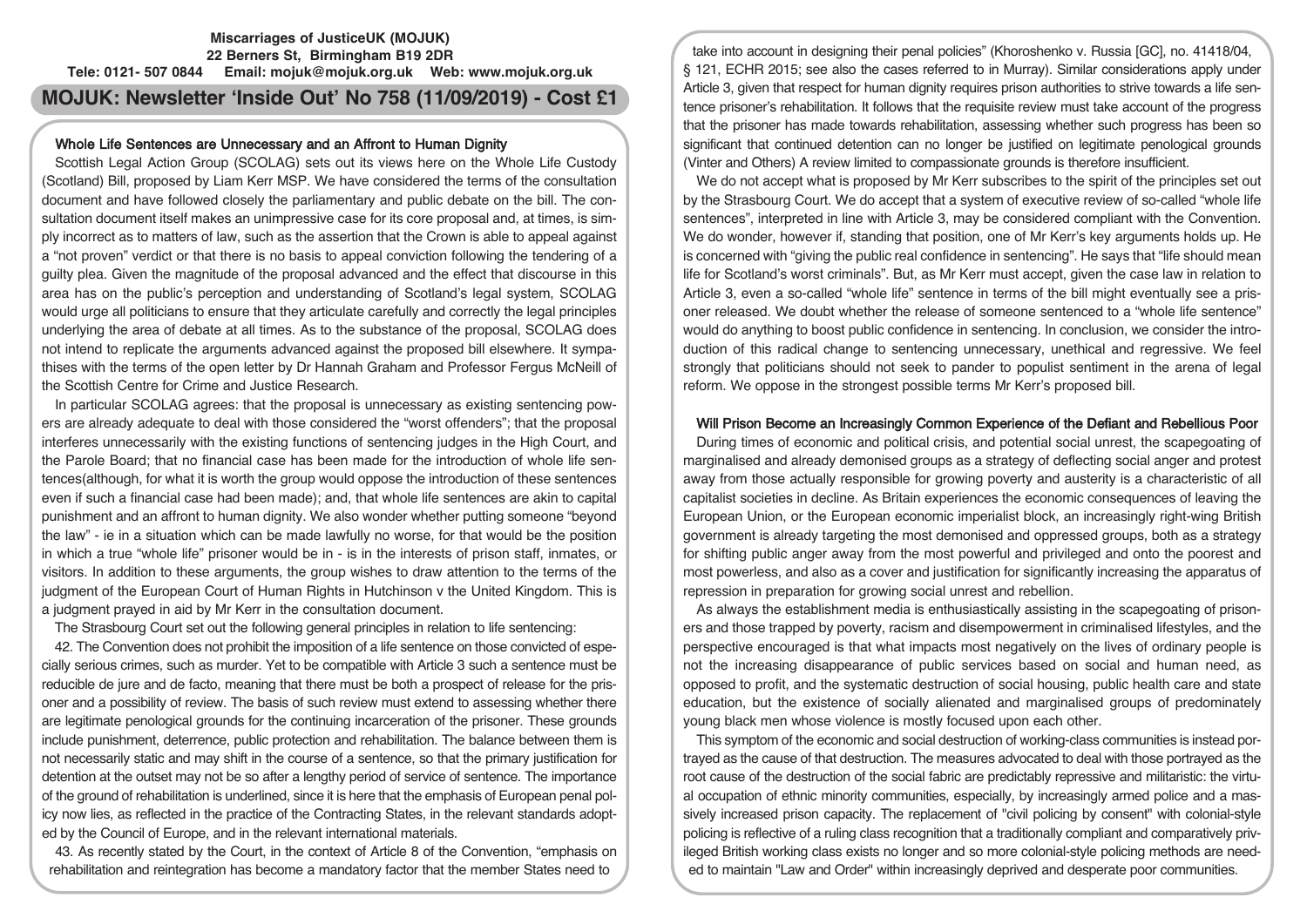The recent appointment of Priti Patel as Home Secretary is symptomatic of a more overtly repressive approach to "Law and Order" and her remark that she intended to make potential offenders "literally feel terror" when contemplating breaking the law signals the fate of the poorest, marginalised, and most criminalised groups in Britain and an increasingly brutal policing of the communities where those groups are concentrated. Patel's openly declared support for the death penalty will no doubt manifest itself a "life means life" policy for indeterminately sentenced prisoners and the effective abolition of parole for such prisoners.

Boris Johnson's increased financial resourcing of the police and prison system and the appointment of far-right zealots to manage and administer the criminal justice system is clearly indicative of a state now seriously focused on increasing its armoury of social repression in anticipation of social unrest post-Brexit and its economic consequences for the mass of the population.

As Britain moves closer into the orbit of U.S. imperialism so its methods of dealing with marginalised communities and criminalised groups will more closely resemble those of its master and prison will become an increasingly common experience of the defiant and rebellious poor. John Bowden, A5026DM, HMP Warren Hill, Hollesley, IP12 3BF

#### Are Human Rights Taking Over the Space Once Occupied by Politics?

John Tasioulas, New Statesman: By presenting political demands as human rights, we risk blurring the line between genuine rights and laudable aspirations. Human rights occupy an ambivalent place in contemporary political life – they are both objects of unbridled enthusiasm and increasing suspicion. Enthusiasm is evident in the way the language of human rights frames one vanguard political demand after another; debates around climate change, extreme poverty, and LGBTQ rights, are genuine drivers of moral progress. Other uses of the language of human rights are farcical – including the declaration by a Chinese government official in 2006 that the people of China have a "human right" to host the Olympic Games.

Often, growing scepticism about human rights is interpreted as a "populist backlash". Recall the threat by then US presidential candidate Donald Trump to bring back "a hell of a lot worse than waterboarding" for suspected terrorists, or Brazilian President Jair Bolsonaro's dismissal of human rights as "manure for rascals" – "rascals" designating indigenous people, the criminally accused, and members of the LBGTQ community.

One diagnosis of this populist backlash is that human rights have become an elite discourse from which ordinary people across the world are increasingly disconnected. Although there is an element of truth to this hypothesis, the reality is more complicated. Many who are sceptical of human rights claims condemn them as perversions of the true meaning of human rights. This type of criticism is often presented as an attack on human rights mounted from within – in the name of human rights themselves, which such critics argue have drifted from their true or original purpose.

A recent illustration of this phenomenon is the US Department of State's creation of a Commission on Unalienable Rights, chaired by the eminent legal scholar, Mary Ann Glendon. The Commission's aim is to "provide fresh thinking about human rights discourse where such discourse has departed from our nation's founding principles of natural law and natural rights". Similarly, in a speech delivered at Davos, Bolsonaro asserted that his government would uphold "true human rights", among which he numbered "the right to life and private property".

Revulsion at the policies of leaders like Trump and Bolsonaro may tempt us to interpret this sort of "internal" criticism as a cynical ploy, one that thinly veils a racist, sexist, and homophobic agenda. But even if this interpretation is correct, it doesn't follow that there is no truth in the

idea our human rights culture has gone off the rails. After all, human rights law, and the culture it belongs to, are human constructs; nothing immunises them from the errors of overreach.

How, then, does human rights discourse overreach? Mostly in two ways. The first is substantive overreach. This relates to what we take to be human rights. There is a persistent tendency to present more and more political demands as human rights, but on very dubious grounds. We can see this if we proceed from the idea that real human rights involve counterpart obligations on others.

Obligations – such as the obligation not to torture or enslave others – impose practical demands on us. Failure to meet these demands is wrongful. In order to be genuine obligations, however, the demands have to be feasible. There can be no obligation to do the impossible, such as to give everyone a Rodeo Drive lifestyle, or to do that which would involve an excessive burden, such as to sacrifice your spare kidney for a stranger in dire need of a transplant. Moreover, obligations are stringent demands that have to be complied with except in emergency situations. They are not regularly overridden by competing concerns.

A lot of human rights talk overlooks the need for human rights to involve genuine obligations. Instead, all sorts of goods are presented as human rights entitlements simply because conferring them would be beneficial to all humans. Although resort to the language of human rights gives these assertions extra rhetorical force, the strategy neglects the vital difference between what benefits another, and what is owed to them. There are many ways I can benefit you – by giving you my money, my spare kidney, my friendship – without you having a right to these things. Nor is this tendency confined to over-enthusiastic human rights advocates. It is also present in powerful institutional settings.

One telling illustration of this phenomenon is the United Nations' General Comment 14 on the human right to health. This imposes onerous demands for health care, which would strain the resources of even the most advanced societies. In doing so, it blurs the dividing line between a genuine right, and a laudable aspiration. The UN special rapporteur on extreme poverty, Philip Alston, has rightly argued that stemming the populist backlash against talk of human rights should involve granting more prominence to socioeconomic rights, such as those to health and work, which ordinary citizens can more readily identify with – and see themselves as having a stake in. But this requires distinguishing our interests in health and work, which generate a wish list of items whose demands are potentially insatiable, from our rights to health and work, whose associated obligations must be feasible.

Is it any wonder that people become cynical about human rights claims when those claims proliferate to cover whatever interests we happen to have? This expansionist tendency, which is replicated across many human rights, eliminates any realistic possibility of fulfilling all of them. As a result, human rights have to be endlessly compromised and traded-off against each other. They are no longer sources of obligations which can only be overridden in extremis. What the bloated human rights discourse gives with the one hand, it takes away with the other, to the satisfaction of pretty much no one.

The second form of overreach relates not to what counts as a human right, but to who gets to decide what counts. Even if we accept that all humans have a given right, it's too easy to conclude that this right ought to be enshrined in law and enforced by courts. On reflection, at least two kinds of obstacles can stand in the way of any such conclusion.The first kind of obstacle is practical. It is an open question whether establishing a human right in law will advance its fulfilment. Perhaps judges systematically ignore the law (as they did in the USSR) or lack the necessary expertise for effective human rights adjudication. But even if they are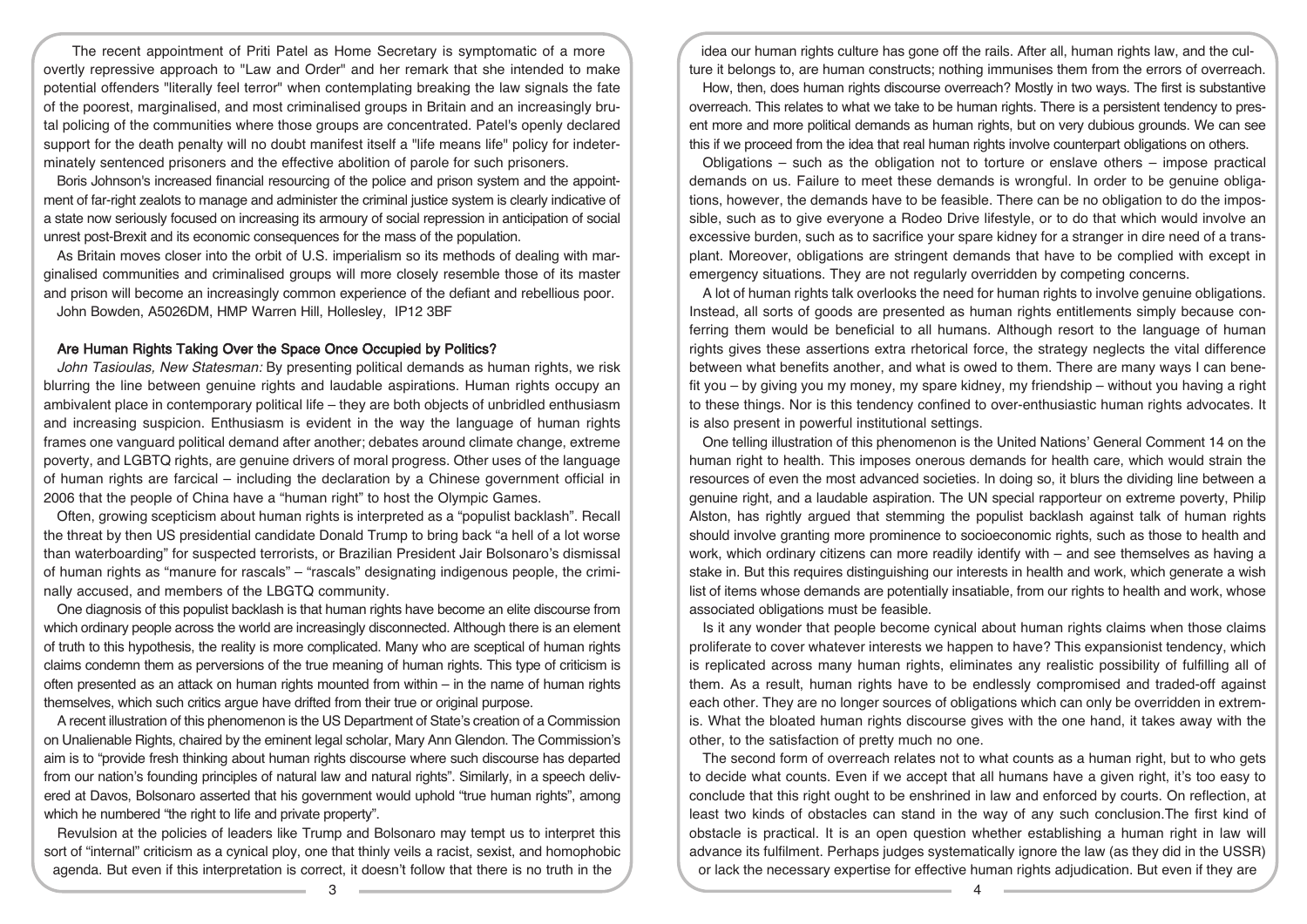willing and able to uphold rights, empowering judges to do so can be counter-productive. The right to health, for example, is a constitutional right in Brazil and Colombia. Although this empowers some litigants to assert their human rights in court, their success in accessing scarce health resources often comes at the expense of citizens with more urgent needs who are too poor, or insufficiently informed, to go to court. This outcome is hardly consonant with human rights.

Another set of obstacles is more principled in nature. Even if, as the economist Amartya Sen has proposed, we all have a right to a say in decisions that strongly affect our interests, there seems little basis for allowing children to sue their parents for failing to consult them about school moves or emigration. Similarly, we might regard certain forms of personal betrayal as human rights violations, yet resist the idea that it is the law's business to condemn or punish them. Some human rights belong to a private sphere into which the law should not intrude. And even if we think that the law should properly give effect to a human right, a question arises as to which state organ – the legislature, the judiciary, or some other – should play the lead role in determining its content.

A key theme of the recent Reith lectures, delivered by former UK Supreme Court justice Jonathan Sumption, is the increasing shift of decision-making power on human rights matters from legislatures to courts. This shift is worrying on a number of fronts. Most obviously, judges lack the legitimacy, as law-makers, that ordinarily comes from democratic election. Somewhat over-dramatically, Sumption describes judges as usurping democratic law-making powers in a way that is "conceptually no different" from what happens in fascist, communist or Islamist states.

But there is perhaps a deeper worry. How can a vital social commitment to human rights be sustained if decisions about them are increasingly transferred from the sphere of democratic contestation to that of legal experts? Denying citizens their say in human rights decisions risks fostering indifference, alienation or resentment that fuels a populist backlash. In the words of the great American judge, Learned Hand: "liberty lies in the hearts of men and women; when it dies there, no constitution, no law, no court can save it"

The legal status of abortion is an instructive example. In the United States, where it has been decided by the Supreme Court, there is ongoing discord and rancour which finds no parallel in countries, such as the United Kingdom, where a legislative compromise has been struck.

Faced with criticisms about overreach, human rights lawyers and activists are often tempted to adopt a highly defensive posture, casting themselves as guardians of human rights against hostile forces. But this is a risky, and potentially self-deceiving, strategy. Human rights are fundamental moral and political principles, and law has a vital role to play in securing them. But we may need to learn that, as with other good things, less is sometimes more.

### Fraudster who Failed to Pay Confiscation Facing Further Eight Years In Prison

Local Goverment Lawyer: A defendant convicted of defrauding the electrical waste recycling industry has been sentenced to prison for a further eight years after he failed to meet a £1.3m confiscation order. Terry Soloman Dugbo, a 48-year-old man from Leeds, is serving a 7 years and 6 months custodial sentence after defrauding the industry of £2.2m in 2016. The case was brought following an Environment Agency investigation. In February 2019, Dugbo was ordered to pay back more than £1.3m of the £2.2m he acquired through illegal activity, on top of more than £79,000 from a previous Environment Agency prosecution for exporting hazardous waste to Nigeria in 2011 and over £17,000 from a VAT fraud in 2015. The Environment Agency said that despite numerous court orders Dugbo had failed to make any payments towards the £1.3m order and insufficient payments towards the other two. So far, a total of

approximately £46,000 has been made towards an earlier order. Dugbo insists that he has no money to pay and has unsuccessfully attempted to have the orders reduced.

A Proceeds of Crime hearing was held at Leeds Crown Court last week (22 August). HHJ Jameson QC ruled that there was no realistic prospect of Dugbo paying the outstanding amount, and sent him to prison for a further 8 years for failing to pay the £1.3m order, 14 months for the older Environment Agency order (reduced from 21 months for the money already paid) and 2 months for the order relating to the other fraud. Each sentence will be served consecutively to each other. Dugbo will now have to serve the extra time after finishing his current sentence unless he pays the money owed. Dr Paul Salter, Environment Agency waste crime officer, said: "Dugbo's defiance has led to an extended jail sentence which he will be forced to serve until all the money is paid. This a clear signal that waste crime does not pay. "We take a hard line against anyone that intentionally sets out to profit from defrauding recycling systems. In recent times, we have increased resources in our waste enforcement team and are working with partners to establish a Joint Waste Crime Unit to forge stronger links between government, police forces and local councils to tackle waste crime." Dugbo was originally found guilty in 2016 after Environment Agency officers discovered falsified paperwork was used to illegitimately claim that his Leeds-based firm, TLC Recycling LTD, had collected and recycled over 19,500 tonnes of household electrical waste during 2011.

"In reality, Dugbo's company had never handled the amount of waste described and was not entitled to receive money through the government backed, Producer Compliance Scheme," the Environment Agency said. "Documents seized as part of the investigation showed that Dugbo's company claimed money for waste collections from streets and properties that did not exist. Vehicles used to transfer waste were recorded as being in Northern Ireland, England, and Scotland on the same day. Some vehicles did not exist at all, and some documents showed vast weights of waste being collected by vehicles that could not carry such loads: for example, a moped was said to have carried waste 42 times, and on one trip it was said to have carried 991 TVs and 413 fridges between Dugbo's businesses. Weights of individual items said to have been collected were also exaggerated: fax machines were logged as weighing 47kg, and drills 80kg."

## The Implications Of 'Bulk Hacking'

Corporate Crime analysis: Matthew Richardson, barrister at Henderson Chambers, examines the concept of 'bulk hacking' by intelligence services and some of the legal implications, in light of the latest judicial review challenge by Liberty. What is 'bulk hacking' and what is the context and background of it being used by GCHQ and other government agencies? Bulk hacking is the colloquial name for the wide ranging powers given under the Investigatory Powers Act 2016 (IPA 2016) to the security and intelligence services, police forces and various government agencies allowing them to intercept or obtain, process, retain and examine private information of very large numbers of people—in some cases, the whole population. This includes the serious invasion of journalistic and watchdog organisations' materials, lawyer–client communications and other privileged communications.

Liberty is challenging, under the Human Rights Act 1998 (HRA 1998), by way of judicial review the compatibility of IPA 2016 with HRA 1998, art 8 (right to a private and family life) and art 10 (right to freedom of expression). The case is R (on the application of Liberty) v Secretary of State for the Home Department and Secretary of State for Foreign and Commonwealth Affairs, case no CO/1052/2017 in the High Court, QBD. The National Union of Journalists (NUJ) has joined the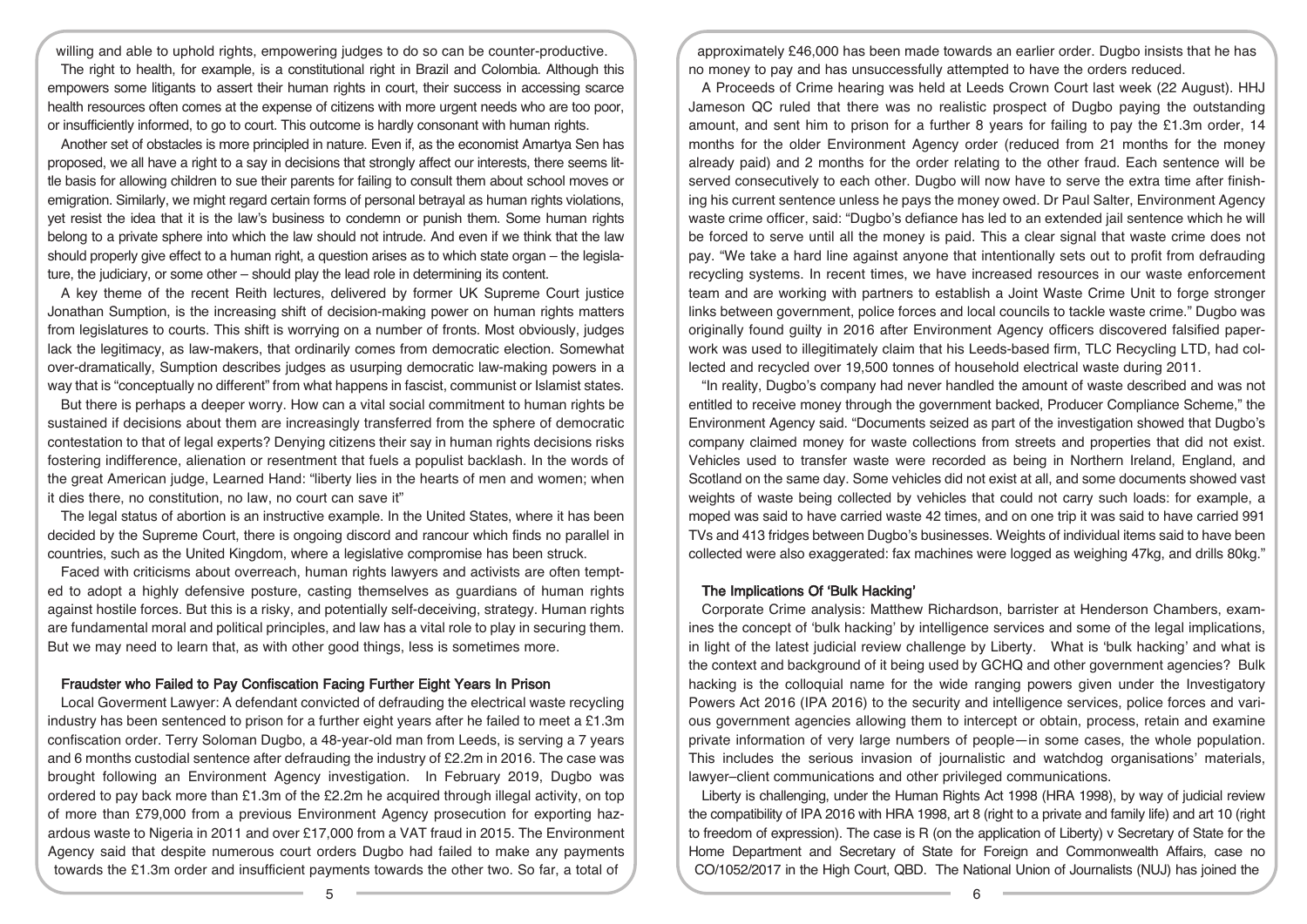claim in support of Liberty's position, particularly emphasising the freedom of expression elements of the argument and the effect on journalists. This claim follows on from another similar claim brought by the privacy rights group, Big Brother Watch, on the back of Edward Snowden's revelations, and resulted in the government conceding that the oversight regime for such data gathering and processing was insufficient and may need to be changed.

Does IPA 2016 allow for bulk hacking and why? What are the arguments in favour of bulk hacking? Are there any restrictions in place under IPA 2016? IPA 2016 does allow for bulk hacking. It gives authorisation for what it calls 'equipment interference' or what the average person would think of as computer hacking in IPA 2016, parts 5 and 6, bulk data retention and processing in IPA 2016, pt 7, bulk interception of communications, including mobile phones in IPA 2016, pt 6, and most interesting bulk acquisition of and retention of communications data, which requires, for example, mobile phone providers to hand over vast amounts of metadata associated with the use of their networks, from all users, even if they are not even suspected of a crime, in IPA 2016, parts 3, 4 and 6.

The ministers defending the judicial review contend that the powers under challenge are of critical importance to, and are effective in securing, the protection of the public from a range of serious and sophisticated threats arising in the context of terrorism, hostile state activity and serious and organised crime. There are several restrictions in place under IPA 2016 including most crucially its oversight by the Investigatory Powers Commissioner, currently the very highly regarded Lord Justice Fulford, who is assisted by 15 commissioners who are senior members of the judiciary and a large staff including a number of technical experts.

However, it is Liberty's case that the current regime has insufficient safeguards in a democratic society. Why has bulk hacking been criticised and what legal/human rights issues does it pose? Are there any potential cyber risks? Bulk hacking has been criticised for number of relatively obvious reasons which include that, as with any dragnet style data gathering exercise, a number of completely innocent law abiding citizens may find their computers hacked, their data gathered and processed, their mobile phone intercepted, and their most private and confidential information trawled through by the government, including legally privileged lawyer/client communications.

The NUJ argues that this type of surveillance can be used to the detriment of free journalism and will almost certainly have a chilling effect on the kind of journalism that should be allowed to exist unencumbered in an advanced democratic society. There are potentially cyber risks associated with this, too. Bulk hacking may, as a natural by-product of its successful deployment, leave systems vulnerable to hacks from other malicious, non-governmental actors. There is also a non-zero risk that personal data of law abiding citizens will be processed in a manner that may cause them substantial distress and result in unnecessary interference in their private lives.

What will happen if the government loses this case and what will be the legal implications? The first and most visible consequence for the government will be a huge political embarrassment. The fact that the government could produce a workable scheme for bulk surveillance even after a number of steers from the European Courts will not bode well for the new Prime Minister. Secondly, it will open the door to damages claims, from individuals who have been adversely affected by the incompatible regime, given the large numbers involved, a group action could be very costly for the government indeed. Finally, the government will have to go back to the drawing board, and try to find a regime for wide scale surveillance that will satisfy the courts, keep the people of the United Kingdom safe and maintain our obligations with our overseas intelligence partners—no easy task.

#### Duty of Care: Inadequate Safety Nets?

Laura Davidson No5 Barristers' Chambers: How far does the state's duty of care extend in protecting detained patients--both voluntary and involuntary--from self harm? Laura Davidson investigates It was recently confirmed in Fernandes de Oliveira v Portugal [2019] ECHR 106 (no.78103/14, 31 January 2019) that a state's positive obligation under Article 2 of the European Convention on Human Rights (ECHR) applies not only to compulsorily detained patients, but also to those in hospital. However, there was a disappointing caveat. The European Court on Human Rights (ECtHR) concluded that "a stricter standard of scrutiny" might be applied to patients detained "involuntarily" following judicial order (para.124). Indeed, no Article 2 violation was found. In a partly dissenting Minority Opinion (MO), Portugal's Judge Pinto De Albuquerque and Judge Harutyunyan describe the decision scathingly as "the result of a creative exercise of judicial adjudication for an imagined country" (MO, para.16). This article analyses the case law the ECtHR failed to apply, contends that the decision is plainly wrong, and argues that no differentiation between voluntary and involuntary patients can be justified.

AJ, a schizophrenic patient with major depression, was voluntarily admitted to the Hospital Psiquiátrico Sobral Cid (HSC) in Coimbra, Portugal, following an overdose. Several weeks later, he left hospital in his pyjamas and leapt in front of a train. His mother complained that his Article 2 right to life had been violated due to insufficient relational and physical security and an inadequate emergency procedure. The ECtHR held that HSC neither knew nor ought to have known that the risk of AJ's suicide was real and immediate. It proceeded to consider the state's positive Article 2 obligation to establish a regulatory framework. Although 'mechanical restraint' guidelines for Portuguese psychiatric hospitals were not introduced until seven years after AJ's death, it was held that an informal surveillance procedure could amount to a regulatory framework effective in protecting patients' lives (para.118). No violation of Article 2 was found in that respect either, because AJ's death had not resulted from procedural deficiencies.

Suicide risk in Psychiatric Detainees: Keenan v. United Kingdom (no.27229/95, ECHR 2001‑III) emphasised that the mentally ill are "particularly vulnerable" to suicide (para.113. See also Rivière v. France, no.33834/03, 11 July 2006, para.63). Thus, arguably, every psychiatric patient should be considered at "real" risk of suicide. The ECtHR held that "a risk of suicide could not be excluded in inpatients such as AJ, whose psychopathological conditions were based on a multiplicity of diagnoses" (para.131). It is unclear why comorbidity (or perhaps diagnostic uncertainty) might be thought key in determining suicide risk. Nevertheless, the ECtHR recognised that those with "severe mental health problems", especially when hospitalised and therefore subject to inevitable restraints, were "particularly vulnerable even when treated on a voluntary basis" (para.124; all emphases added unless otherwise stated). It listed the "variety of factors" suggestive of suicide risk in other cases said to trigger "the duty to take appropriate preventive measures". These included a history of mental disorder (and its severity), previous self-harm episodes and/or suicidal ideation, threats or attempts, and signs of physical or mental distress (para.115). All of these factors applied to AJ. In particular, he was admitted to HSC following an overdose, and a few days prior to his demise he escaped to abuse alcohol. Furthermore, he suffered from co-morbid mental disorders sufficiently grave to require hospitalisation eight times. HSC was aware of all these matters, the ECtHR's conclusion that it neither knew nor ought to have known that AJ's suicide risk was real and immediate, the "immediacy" of AJ's risk might have varied (para.131).

Duty to Take Basic Precautions in Every Case: The minority judges considered AJ to be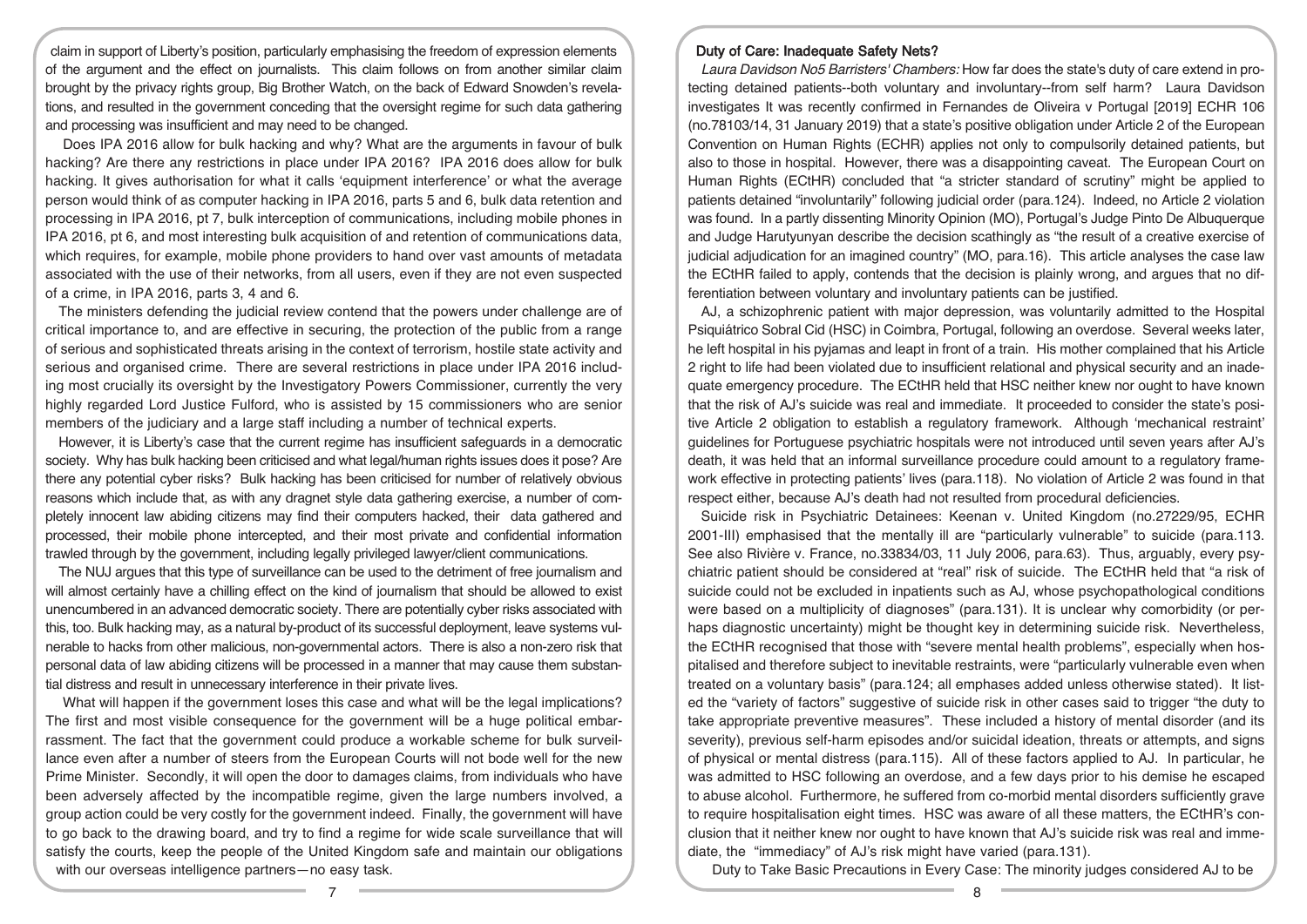a known suicide risk, censured the majority for declining to probe the domestic court findings, and declared the Judgment fatally flawed for failing to apply relevant case law. Eremiasova and Pechova v. Czech Republic (no.23944/04, at para.110), and Keller v. Russia (no.26824/04, at para.88) established that, even when the state neither knew nor ought to have known about a suicide risk, it had a duty to take "cert+ain basic precautions" (para.28) in order "to minimise any potential risk" of suicide or self-harm. The principle appears to have had its genesis in Mižigárová v. Slovakia (no.74832/01, 14 December 2010, para.89). It concerned LS who was shot in the abdomen by an interrogating police officer's loaded firearm when in custody for bicycle theft, and subsequently died in hospital from complications. The ECtHR held that "there are certain basic precautions which police officers and prison officers should be expected to take in all cases in order to minimise any potential risk" of death by police or prison firearm (para.89). LS's death had resulted from the negligent failure to take reasonable measures to protect his health and well-being while in custody (para.89).

Ordinarily, taking obvious "basic precautions" within the criminal justice system has little relevance to psychiatric inpatients. However, identifying what appears to be a separate duty, the ECtHR held in Mižigárová that a state "is also under a positive obligation to take all reasonable measures to ensure that the health and well-being of persons in detention are adequately secured". That duty incorporates the minimisation of "a known suicide risk" (para.86) and "clearly encompasses an obligation to take reasonable measures to protect them from harming themselves" (para.89; Keenan, para.97). This duty makes no mention of immediacy, which makes sense; the measures are safeguards against the variation in the immediacy of risk, which may be sudden and unanticipated. Of import, a violation of Article 2 was still found in Mižigárová, despite an insufficiency of evidence to conclude that the authorities knew or ought to have known that LS was a suicide risk.

In Eremiasova and Pechova v. Czech Republic, the ECtHR elided the "basic precautions" principle with the second duty identified in Mižigárová (para.117), finding that, "even where it is not established that the authorities knew or ought to have known about any such risk, there are certain basic precautions which police officers and prison officers should be expected to take in all cases in order to minimise any potential risk to protect the health and well-being of the arrested person" (para.110). VP died during police questioning for burglary. Having escorted him to toilets with barred windows in recognition of his absconding risk, the officers "should have acted with more care to prevent VP from jumping" through a closed, unbarred window on the mezzanine floor (although the boundaries of such care were not delineated). In Keller, VK also died after jumping from a police station window following his arrest for theft of two bicycles. Referring to the "obligation to protect the life of arrested and detained persons from a foreseeable danger", the ECtHR identified "basic precautions" which would have minimised "any potential risk of attempts to escape" (para.88).

Limitations on a State's Responsibility: What were the "basic precautions" that HSC ought to have taken? The minority judges list seven (MO, paras.29-39). For example, plainly, supervision was insufficient as AJ was able to leave hospital in his pyjamas several times during his last admission. After escaping to abuse alcohol a few days prior to his suicide, he was seen by no doctor, and no risk assessment was undertaken to consider any need for enhanced supervision. Further, the evidence established that AJ had not been medicated in the twenty-four hours prior to his death. Additionally, fencing and surveillance systems to prevent unauthorised leave - present in other Portuguese psychiatric hospitals. All these failures appear negligent on the facts.

Applying Mižigárová and its subsequent case law, even if HSC's alleged unawareness of AJ being at real and immediate risk of suicide was true, the state's custodial obligation to ensure his health and well-being required the taking of "all reasonable measures" to prevent self-harm. Did the hospital fail to take those reasonable measures which would have prevented AJ's death? The minority judges answer this question resoundingly in the affirmative (see paras.28-39).

Nonetheless, the precautions a state must take can only be "basic" and "reasonable". The duty to provide adequate relational security will always be tempered by resource restraints. There are necessary "operational choices which must be made in terms of priorities and resources in providing public healthcare and certain other public services" (para.111. See also Osman v. United Kingdom, 28 October 1998, ECHR 1998‑VII, para.116). Thus, "such an obligation must be interpreted in a way which does not impose an impossible or disproportionate burden on the authorities". Furthermore, "the unpredictability of human conduct" would make it unfair to hold states inevitably accountable where self-harm ensues. Accordingly, "not every claimed risk to life can entail for the authorities a Convention requirement to take operational measures to prevent that risk from materialising". Finally, bearing in mind competing rights, "the authorities must discharge their duties in a manner compatible with the rights and freedoms of the individual concerned and in such a way as to diminish the opportunities for self-harm, without infringing personal autonomy" (para.112).

Additional Measures Necessary Where Risk of Self-Harm Exists: Yet, as Renolde v. France (no.5608/05, para.83) emphasised, "general measures and precautions" exist "to diminish the opportunities for self-harm, without infringing personal autonomy". Although the ECtHR made no reference to the Mižigárová case law, arguably the phrase "general measures and precautions" has the same meaning as "basic precautions". Whether "more stringent measures are necessary in respect of a prisoner [or other state detainee] and whether it is reasonable to apply them" will depend on the circumstances of the case (Keenan, para.92), which according to the ECtHR would include "whether the patient is voluntarily or involuntarily hospitalised" (para.124). However, the need for more stringent measures (referred to as "special measures" in Renolde, para.98) to safeguard a patient ought to be contingent upon their clinical presentation and needs, regardless of hospital admission status. The ECtHR recognised the vulnerability of all psychiatric patients, given that hospitalisation "inevitably involves a certain level of restraint". Accordingly, it was entirely arbitrary to conclude that "in the case of patients who are hospitalised...involuntarily, the Court...may apply a stricter standard of scrutiny" (para.124) upon an Article 2 complaint.

The Judgment means that right to life violations are less likely to be found upon the death of an involuntarily detained patient like AJ, even though a breach of Article 2 must depend on the factual matrix. The duty to take reasonable measures to prevent a person from self-harm exists with respect to both categories of hospitalised patient. The minority judges "fail to see the reason for this differentiation of treatment", pointing out that "the majority do not even make the effort to provide one" (MO, para.1). Similarly, the unanimous decision of the Chamber was that no distinction could be warranted in terms of patient status, since "[a] voluntary inpatient was under the same care and supervision of the hospital and accordingly the State's obligation…was the same as its obligation towards an involuntary inpatient". In the Chamber's view, "[t]o say otherwise would be tantamount to depriving voluntary inpatients of the protection of Article 2 of the Convention" (para.84). Worryingly, that is exactly what the ECtHR has done in this case.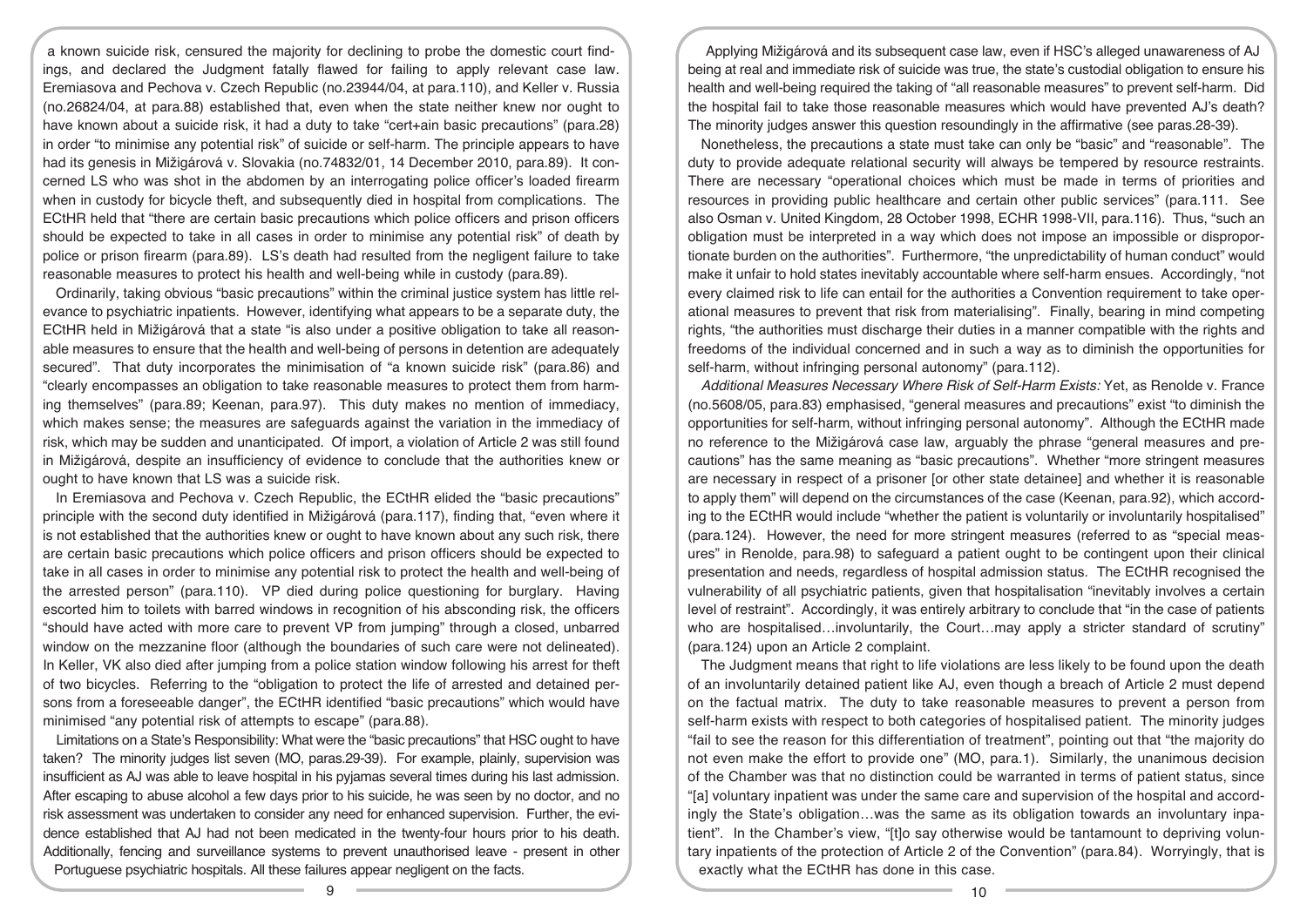#### SAFARI Newsletter

Kaizen and Horizon Courses: In SAFARI newsletter issue 125, we asked readers who were maintaining their innocence of sexual offences and who were offered a place on the Kaizen or Horizon course, to let us know how they got on. We were extremely and pleasantly surprised to learn that most people were delighted with the course they attended. Unlike the old failed Sex Offenders Treatment Programme (SOTP), which required innocent attendees to admit guilt for crimes they did not commit, Kaizen or Horizon accommodated those maintaining their innocence very well. These courses seem to concentrate more on personal development (something SAFARI thoroughly approves of). One reader said, "I attended the Horizon course and found that it was very good in that it reinforced 'New Me' things that I had already been doing in my life." He explained that staff's comments were very positive, such as: "He maintained his innocence throughout, but despite this, he was able to apply the skills and tactics learned." and "The reoffending risk he poses may have reduced due to insight and knowledge into his offending behaviour" [The prison must still assume guilt]. Another reader said: "I've been on Kaizen since April [2019]. Can't recommend it highly enough. Do it for you, even if you have learning difficulties. They will help you. You do not discuss your cases or even past offences. You discuss your life and lifestyle, really from the age of 18. I saw at first hand for 15 years the damage the SOTP did to people, and Kaizen is nothing like that."

Oddly enough, another reader said he had to sign a complete confidentiality statement agreeing not to discuss the course, and its contents with anyone, so he felt unable to comment in any way on it. So from what we've read, we would continue to recommend that, if you're asked to attend Horizon or Kaizen, you should do so. You don't have to lie about your innocence, you'll probably benefit from it, and it may well help you lower your perceived risk on release.

Justice campaigners have held a symbolic vigil outside London's Royal Courts of Justice to highlight the failures of the criminal justice system. Liam Allan and Annie Brodie-Akers, founders of Innovation of Justice (https://www.facebook.com/IoJustice), taped their mouths shut and held up a banner stating: 'The criminal justice is failing. It is time to talk.' A rape trial involving Liam Allan was abandoned following the discovery of crucial text message evidence that had not been disclosed to the defence. Mr Allan received an apology from the police and Crown Prosecution Service last year.

Protecting the innocent: The new Prime Minister, Boris Johnson, says he wants to reduce crime to better-protect innocent members of the public while at the same time rehabilitate the prisoner. The goal of rehabilitation is to ensure they are less likely to reoffend – be "a better person" – when they eventually return to society. Sadly prison currently fails to rehabilitate as can be seen by the number of ex-prisoners who go on to reoffend. The highest reoffending rates are generally among those convicted of theft, burglary, and drug-related offences. But the system fails in another way too; "protecting the innocent" needs to include protecting innocent victims of false accusations. With the Court of Appeal not even accepting full retractions from the accuser as enough to cast doubt on the safety of the original conviction, innocent victims of false accusations have less protection than ever before.

The Government must appreciate that convicting the innocent does nothing either to reduce crime or to protect victims – all it does is create more victims who seem now to have virtually no protection at all. If protecting innocent members of the public truly is a Government priority, SAFARI feels that the Government must accept just how many innocent victims of false allegations exist, and pull out all the stops to turn this situation around. In the past, what is known as Blackstone's Ratio ("It is better that ten guilty persons escape than that one innocent suffer") and other similar sentiments expressed over the centuries was the right way

to go. Nowadays, the accepted feeling within the system is that it's "better to be safe than sorry" and that convicting the innocent is just acceptable collateral damage.

In America, Vice President Dick Cheney sought to justify the fact that, in respect of the use of "enhanced interrogation techniques" (a polite euphemism for torture), 25% of the detainees were subsequently proved to be innocent. One of those innocents died of hypothermia as a result of those techniques. When questioned whether the 25% innocent who suffered was too high a percentage, he responded: "I have no problem as long as we achieve our objective. ... I'd do it again in a minute." All right-minded people must surely accept that this sentiment – that it's better to sacrifice the innocent than to miss convicting the guilty – is wrong and has no place in a civilised society or British Law. SAFARI would like the Government to confirm that this attitude is unacceptable, and we urge readers to write to Boris Johnson to press this point and get this confirmation; feel free to refer him to this newsletter.

The Police are generally supposed to provide to the defence any evidence that they seek to rely on during a prosecution. They are also supposed to provide any evidence which they are not relying upon but which might be of use to the defence. However, the Police can also legally suppress evidence under MG6D (sensitive material under the Sensitive Schedule), which can mean it's not disclosed to the defence, even if it might be of use to them at trial. SAFARI recommends defendants ask their solicitor to ask the Police to confirm in writing whether any evidence is being withheld under MG6D, and state the nature of that evidence. Knowing the nature of the evidence (example "text messages sent by the complainant") may assist the defence by pointing them in the direction of other useful evidence. (In this example, it might prompt the defendant to check their own incoming texts from that complainant.)

Carl Beech (51) – initially referred to as 'Nick' so he could retain his anonymity – has been jailed for 18 years after faking claims of abuse by an alleged Westminster VIP paedophile ring. Mr Beech had initially falsely claimed that he had been sadistically raped and abused by famous Westminster figures in the 1970s and 1980s.

Discrimination on the grounds of disability? One reader has told us that he had been advised not to give evidence at his trial as he stammers, and the jury might have interpreted this disability as a sign of guilt. We were horrified to read that this advice had been given. Our own advice (although we're not legally qualified) would be that NOT giving evidence at trial could also appear as a 'sign of guilt' even if the jury are told not to do this. Instead, we suggest that you DO give evidence, but if you suffer from any kind of disability, including stammering, dyslexia, involuntary physical movements ('tics', clonic spasm, tremor, etc.) you tell the court that you have a disability and ask that they not interpret it as a sign of anything other than having a disability.

Men in Scotland with historical prosecutions for consensual same-sex sexual activity will be able to apply to have their convictions erased from 15th October 2019 following MSPs passing legislation unanimously to grant an automatic pardon to every man in Scotland criminalised for breaching now-repealed discriminatory laws. Same-sex sexual activity between men was made legal in Scotland in 1980, while the age of consent was equalised in 2001. In general, anyone convicted of something that is no longer an offence gains an automatic release from prison.

The Westminster Commission on Miscarriages of Justice has been formed to investigate the ability of the Criminal Justice System to identify and rectify miscarriages of justice and provides an excellent opportunity to pool together all the support groups' knowledge and experience to help MPs shape a better justice system for past, present and future victims of false allegations. The Commission is now gathering written evidence and believes strongly that it is important to hear from people with personal experience of the Criminal Cases Review Commission (CCRC) and the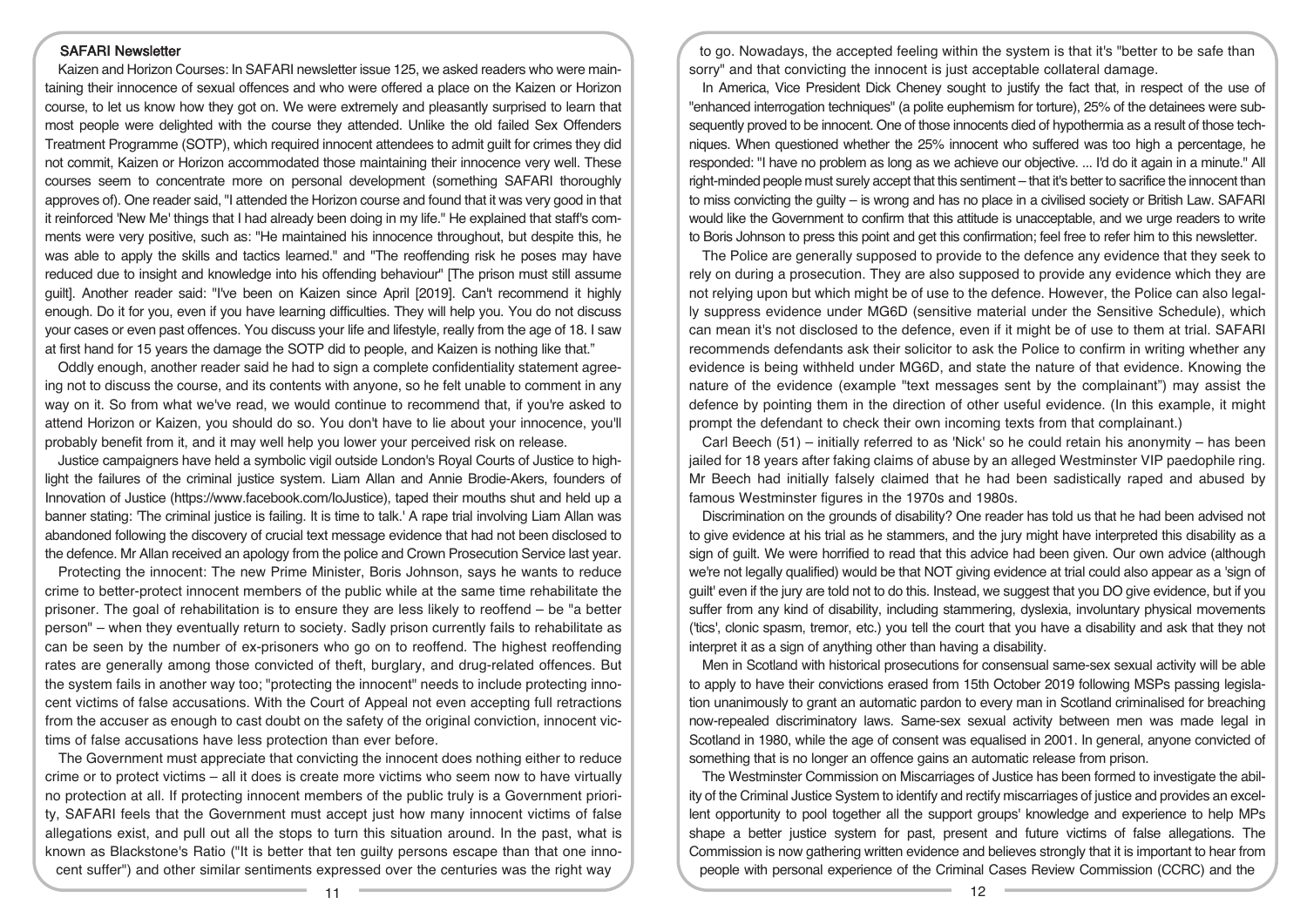criminal appeals system. For this reason, it welcomes contributions from prisoners and family members with experience of CCRC applications. To take part and help improve the future legal system, please visit (or get a friend or family member to visit) https://tinyurl.com/safari-66 and print out and complete the questionnaire you find there. You can either email your responses to info@appeal.org.uk or post them to APPEAL, The Green House, 244‑254 Cambridge Heath Road, London, E2 9DA. The deadline for responding is 30th September 2019.

Several support groups for the falsely accused and wrongfully convicted (including SAFARI) have also submitted their own representations outlining the issues in general and proposed solutions. Many if not all of these recommendations are expected to result in publication by the Westminster Commission.

FASO (The False Allegations Support Organisation) have asked SAFARI to let our readers know that the FASO Prison visiting Service on the Isle of Wight has now closed. This follows the retirement of their stalwart voluntary workers Bobby and Tessa who are retiring after 10 years of support to prisoners. That said, FASO continues to offer advice and information to anyone dealing with false allegations of sex abuse. They are having their annual AGM and open meeting on 20th September 2019 from 11:00 to 16:00 in the School of Law and Politics, Cardiff University, Law Building, Museum Ave, Cardiff, CF10 3AX. If you (or a family member) have any contribution or would like to attend, please eMail support@false-allegations.org.uk or contact the FASO Secretary (tel: 0844 335 1992, Mon - Fri 6pm-10pm), or by post at c/o 176 Risca Road, Crosskeys, Newport, NP11 7DH, to confirm numbers attending. Their website is at http://www.false-allegations.org.uk.

Laura Hood (27), who falsely accused taxi driver Haroon Yousaf of raping her, has been sentenced to three years in prison after being found guilty of perverting the course of justice. Ms Hood had originally claimed Mr Yousaf had raped her in the back seat of his cab in 2017 after he purportedly took a detour during the ride. Luckily for Mr Yousaf, his taxi has a route tracking system which provided vehicle path data to prove he did not take a detour as Ms Hood claimed. After Ms Hood's claims were proved to be false, she wept and said she wished she could "explain why something so clear in my head ... can't be true." A court-appointed psychiatrist, however, said there was no viable reason why Hood would believe that she was raped.

The lure of 'compensation' payments from the Criminal Injuries Compensation Authority (CICA) to alleged victims of sexual assault provides a huge incentive for people to make false allegations. On 20th May 2019, Lord Campbell-Savours said in the House of Lords (Citation: HL Deb, 20th May 2019, c1781): "I am not accusing all those who make applications of being dishonest; a great majority of people act honourably when they are a victim and make an application quite rightfully. However, there are those who abuse the system, and I will concentrate my remarks today on such people." .. "The CICA is totally unaccountable. It pays on the balance of probabilities, and it is not required to judge "beyond reasonable doubt", which means that there are cases that have not succeeded in the courts but where I understand compensation has been paid. So what can we do about this? We should look at the system that operates in the Republic of Germany. There is no tariff. Under a victims' Compensation Act, there is greater emphasis on, for example, curative medical treatment and job rehabilitation. If victims want compensation damages for pain and suffering, they claim in the civil courts directly from the offender. The Germans promote mediation. They have what they call an 'adhesive procedure' to aid the process of compensation from the perpetrator, avoiding civil action.

"The German system provides, particularly for the victim, curative and medical treatment for long-term care; prostheses, dental prostheses, wheelchairs and other aids; funeral allowances; other welfare benefits in the event of economic need, which are all means-tested against other state support; and limited compensation for victims and surviving depen-

dants. I understand that no compensation for pain and suffering is paid in lump-sum cash. Compensation costs to the public authorities are reclaimable from the perpetrators and offenders. The Government run a 24-hour national counselling hotline 365 days a year, anonymously advising on support and directing people to the appropriate agency or service provider. In other words, there is less emphasis on cash payouts — what I would call 'Mustang money' — and more emphasis on medical treatment, mediation and rehabilitation."

One reader has asked how he can apply to receive personal data held about him so he can check it for accuracy and request corrections if it is not. Here's how. Write to the 'Data Protection Officer' at the location where your data is being stored (e.g. Your prison) asking something like this: "I am making a subject access request under the Data Protection Act / GDPR. Could you please provide me with a copy of ALL data which you hold about me. For the avoidance of doubt, this means EVERY reference on your files to myself, including (but not restricted to) digital data, handwritten or typed notes not stored digitally, records of telephone conversations, emails, and internal memoranda." This should be provided to you free of charge. They have one month to respond to your request. In certain circumstances, they may need extra time to consider your request and can take up to an additional two months. If they are going to do this, they should let you know within one month that they need more time and why.

Polygraphs: should you request one? Some readers have suggested that they apply to take a polygraph test to prove that they did not commit the crime(s) they were accused of. So is this a good idea? A polygraph test does not technically detect a lie, but rather it's a procedure that measures and records physiological indicators (skin conductivity, respiration, pulse, blood pressure, etc.) while a person is asked to answer a series of questions. If someone knowingly tells an untruth, the test can often detect subtle changes in the person being tested, which can be a strong indication that they know what they are saying is untrue. Many consider the tests to be accurate and this is why some people on licence following a conviction for an alleged sexual offence are required to take this test to 'prove' whether they have or have not complied fully with their licence since release. That said, these tests are not considered accurate enough to be used at trial or appeal, and are therefore banned from such. Think about it: if they were considered entirely accurate, we wouldn't need trials. We'd just ask the defendant whether they were guilty or not and then see whether the polygraph proved their claim to be true. SAFARI's view is this: polygraph tests are expensive and are not admissible in court (so legal aid will not be available to pay for them). This means there is little point applying for one unless you just want to demonstrate to family and friends that your guilt is certainly unlikely. And remember, even if you're innocent, a polygraph test won't necessarily back up your claim; this is because if you are telling the truth but you're nervous about the test it can still detect those body changes and then suggest you are lying. Remember too that if your accuser takes the test, but they genuinely believe the offence took place (perhaps because they suffer from 'false memories'), the test is more likely to suggest they are telling the truth. So, overall, until polygraph tests are at least admissible in court, we would not recommend using them.

Helen's Law, officially known as the Unlawful Killing (Recovery of Remains) Act, which was passed on 6th July 2019, could increase the suffering and injustice already inflicted on the wrongfully convicted. It states that killers could be refused parole if they do not reveal the location of their victim's body. The Parole Board must take into account whether or not the location of the remains has been disclosed by them. But if the accused person was innocent, how can they possibly reveal the location of remains that someone else buried? They're not "refusing" – they just have no way of knowing.